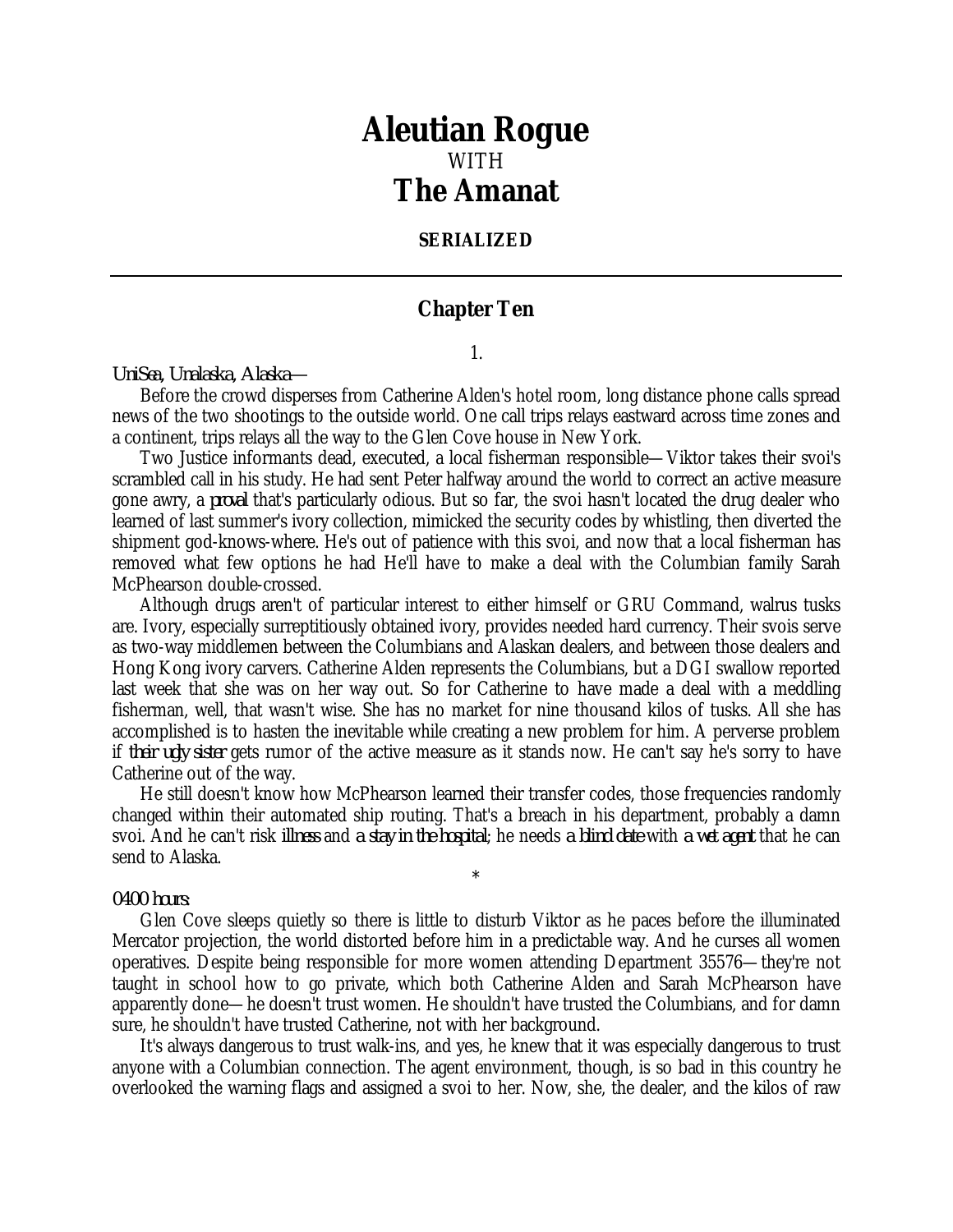ivory are missing. What else will turn up missing in the morning? What else can? His career and the privileges of foreign travel? Not if he can redefine this proval. Not if he can turn it into something it hasn't been, escalate it perhaps, make it large enough that it attracts their ugly sister's attention while remaining small enough not to be noticed by the Americans. The KGB will want the ivory—their ugly sister can also have the blame if this proval erupts in the Premier's face.

Catherine has captured a fisherman who has local knowledge of the coastline, of the thousands of kilometres of rocks and kelp and wind. He knows the effect she has on men: the fisherman will do anything for her affections, which are as practiced as a pious priest's liturgy.

Moments ago, he issued orders for Catherine's permanent removal, but the orders create another problem. Intelligent, experienced, she will know her only hope is Justice, so she must also be discredited in case U.S. authoritites *date* her before she's erased.

Is the ivory worth the risk being taken? Everything in Alaska has turned sour. He was assured that the DGI could control the Organization, but the Cubans are no closer to controlling the Columbian families this year than last.

Revamping families takes time, he understands that. But he don't have the luxury of time. This proval has enormous potential for embarrassment and for a stay in the hospital, or worse, the Gulag. Hard currency and manpower will have to be committed to the search for Catherine.

Manpower will be a problem until the mobile squad Tunlaw Road promised arrives. In a way, he's lucky this proval happened now. He already has in-country an expert capable of directing their manhunt. Employed by the U.N.S.G. as an agricultural assistant, Tanya Grinenko tracked down bandits along the Amur without exceeding quarterly fuel allotments. She'll need no introduction to the rigors of a wilderness manhunt. Too bad she's a woman.

2.

Noon Wednesday and two days behind schedule, two days traveling from New York, two continents away from her beloved Altai Mountains—but nearer than she has been for the past two years—Tanya angrily snorts to no one in particular, "Confirmed reservations, on a standby list." *Reeves*. A name she has come to detest. She doesn't give a damn about their safety record. What good is having the best record in the world if their planes are always grounded?

But the storm has finally eased today. Unalaska is in sight. She didn't know there were places in America so hard to reach. And she rehearses her cover as the plane banks into the wind. Since her accent is, to a trained ear, unmistakably Mongolian, her legend identifies her as an agent of a fictitious U.N. police team hot on the trail of an international assassin, Catherine Alden, a red-haired IRA extremist responsible for the machinegun executions of a dozen Ulstermen. She carries papers authorizing the arrest of this newly invented terrorist. But she doesn't intend to let Alden be taken alive.

Alden isn't their first walk-in to go private, but she might become their most damaging defection to date. Western allies of the Proletariat won't understand killing walrus for hard currency. Although she finds their fears ludicrous, she knows the mere perception of environmental harm inflames American intellectuals, the philosophical comrades the Proletariat needs in this era of Fundamentalist resurgence.

Her weather-caused delay will make recovering the ivory difficult; however, she is certain she will locate and eliminate Alden shortly. So as she descends the built-in flight of stairs, she feels both good and apprehensive about her assignment. She adjusts the red carnation on the lapel of her jacket, rolls her copy of the *New Yorker*, and scans the men who wait on the apron. Blue gloves and a thermos under his left arm, Peter, the svoi, had better be there.

\*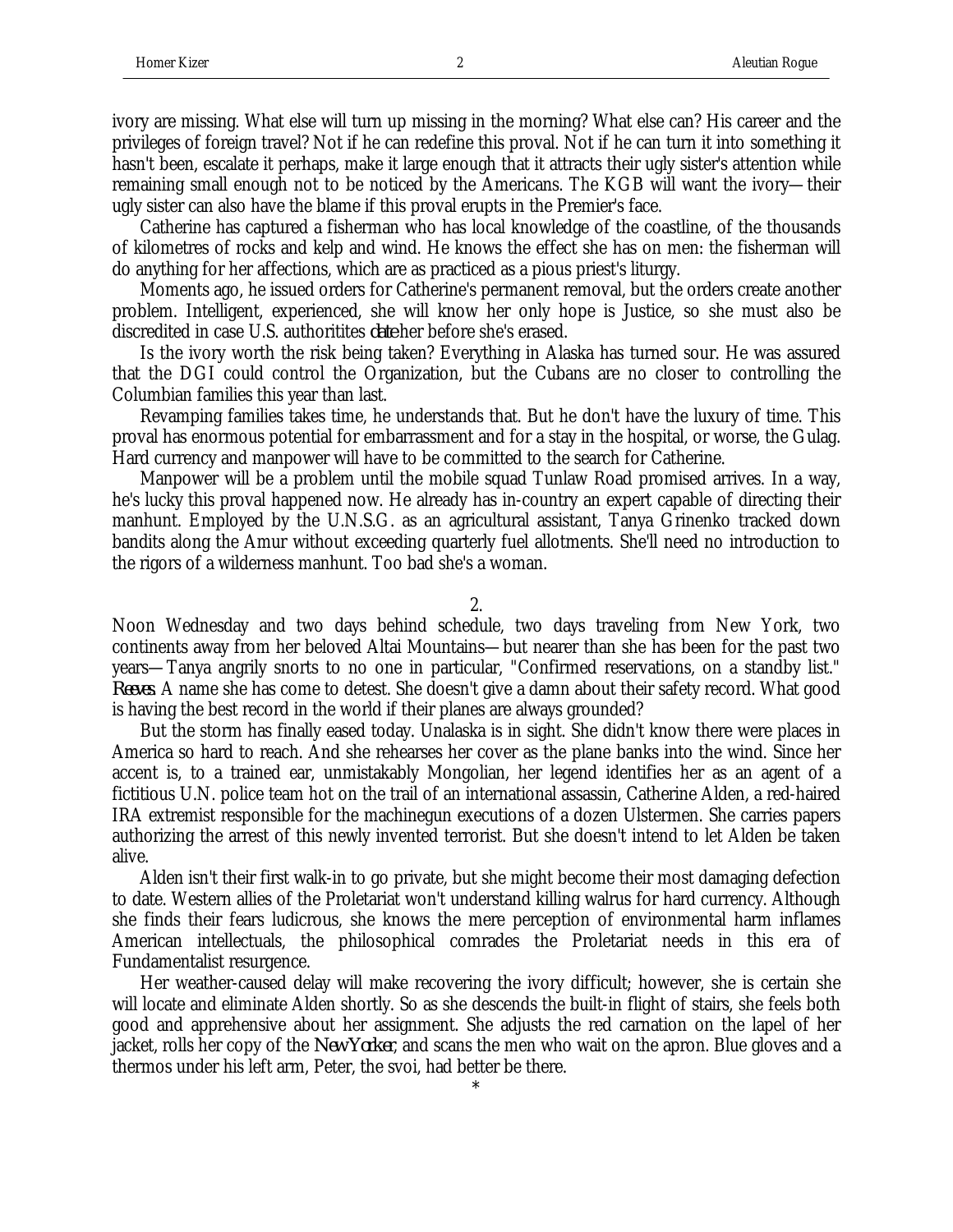Behind two well-dressed Japanese fish buyers and several scruffy cannery workers comes the woman he is to meet: the flower and the magazine. He's certain that's her. Short blonde hair. Tall, muscular, neither young nor old. And as she approaches, her skirt snaps. Her abruptness hides, he suspects, latent femininity. A product of the Revolution. She'll be another minute getting here, so once again, he silently goes over the double parol.

"I need a car, a Pontiac."

Her first half is correct. He answers, "Pontiac was chief of the Ottawas." Then stiffly, he says the first sentence of the second parol, "Perhaps you would like a cup of tea instead."

"I have no honey to sweeten it."

He relaxes. The recognition signals are completed.

She extends her hand as if she were a man. He hesitantly takes it. And she about crushes his fingers as, with machinegun rapidity, she says, "Your reports, please. Where can we talk? Where is your auto? Has the fisherman been located? I'll require charts." She pauses. But before he can answer, she resumes her staccato monologue: "What leads do you have? What have you done to locate McPhearson? This settlement's too small to conceal three people. You're not making a robust effort to locate the cripple."

"She disappeared—"

"People don't disappear. They go somewhere."

*What's with her?* Although surprised by the acidity of her words, he defends himself as best he can, ending with: "She's disappeared, vanished, probably sunk. The Coast Guard's looking for survivors around Egg Island. There're five boats down that I know of. The *Hellion* is also missing. Same area. Same time. About the same size."

\* This svoi is soft. Maybe he's lived too long in the West. He makes excuses. He's a dog without snarl or fangs.

If what he tells her is true, her task will be quite different from what Viktor outlined. Having the fisherman's boat sink adds difficulty. Unless Alden's body is recovered, an unlikely feat when the ocean floor is covered with crabs, there will always remain doubts about what happened to her. Alden must not live twice. Plus, she must locate and recover, if possible, their ivory. No excuses will be accepted.

"Nine thousand kilos of," the arrival of the taxi cuts short her sentence. She scowls as Peter tells the driver, "We want the cab alone. Come back in a minute."

"Screw you. You want a ride or not."

Not wishing to be overheard, Tanya sits quietly as she surveys the inside of the dirt covered vehicle, not at all what she has come to expect in America. Refusing to put her case in the boot, she holds it on her lap, and sits alone in back. Peter rides in front. And ricocheting from mud puddle to mud puddle, the cab jolts and jostles her. Her head bangs the ceiling, twice, four times. Bumped and bruised as she bounces across the backseat, she realizes how far she has flown. New York is thirty years in the future.

By the time she arrives at UniSea Inn, she feels like she has gone three rounds with her judo instructor. She leaves Peter to pay the driver. She will not see him again until his shift ends. Perhaps, by then, she will be able to stomach him. As an agent, she suspects he butchers crabs well.

UniSea's desk clerk, a heavy set woman with dyed black hair and about her own age, checks the Inn's reservations calender, then hands her a key. Tanya believes she detects a desire on the clerk's part to break the day's tedium by talking so she asks, "Were you on duty Saturday night?"

The clerk, bubbling, raises blackened eyebrows and bats blackened lashes. "I sure was. Right here."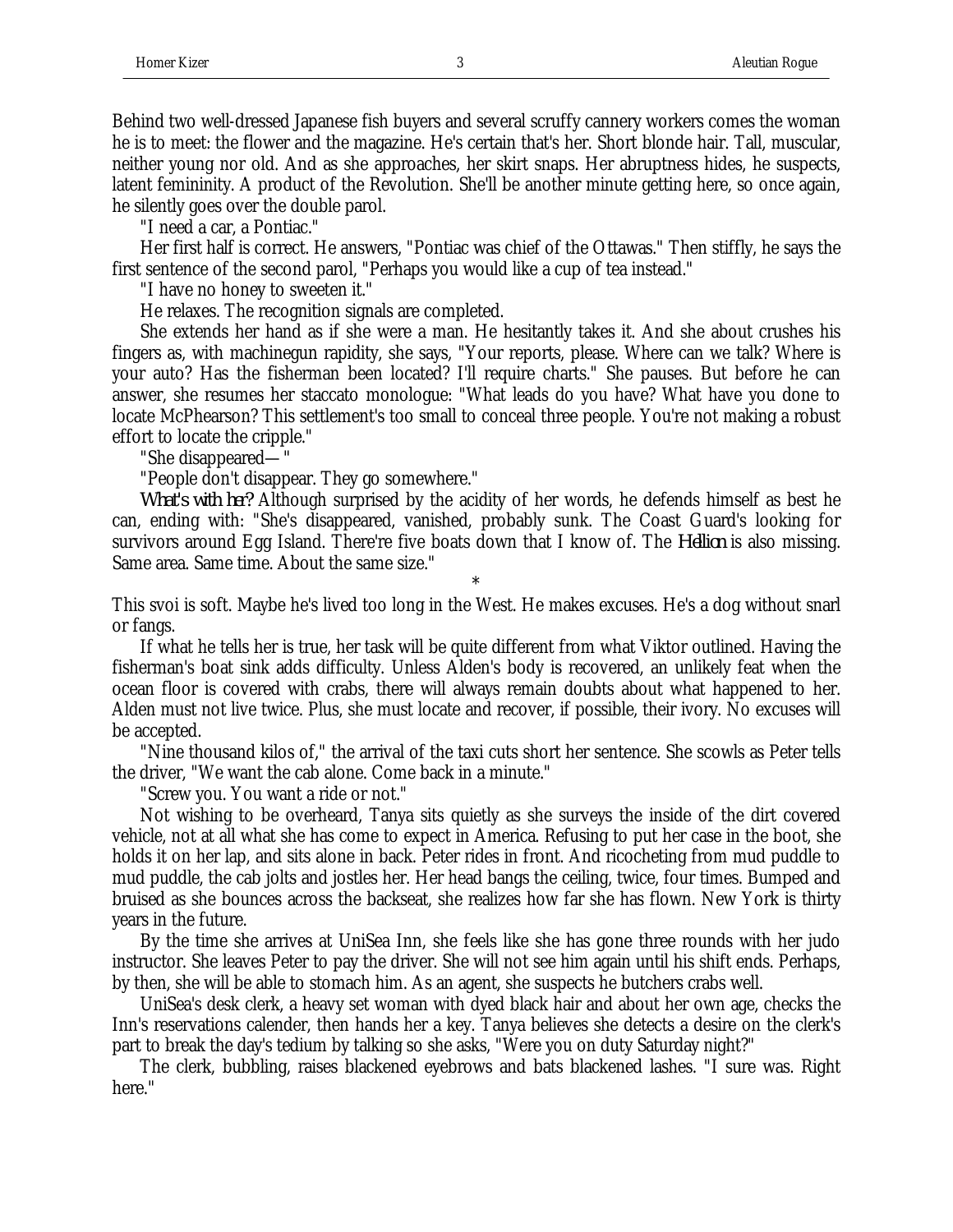"Good. I'm from the U.N. Secretariat General's staff." She pauses, smiles, and knows that merely mentioning the U.N. will start rumors. "And I'm here to investigate what happened Saturday." She explains about Alden being extremely dangerous, then adds, "You're lucky to be alive."

"Oh, I know. Eric told me." The clerk, who has spent the last couple of days with Eric Pettersen, says, "He told me all about her. About how she enticed men into bed with her so she could kill them, how she sold dope to school kids. Can you image that, a teacher who was a terrorist, and one professing faith in God? He said that she would get her students hooked on free junk so that they would do the actual shooting, then would give them bad dope so they OD'd. No wonder she had to be stopped. But the crabs have her now. Serves her right."

Taken back, not knowing who *Eric* is but recognizing a fiction when she hears one—and a fiction close to what they intended to use—she instantly adopts her story to match whomever's: "I have an arrest warrant for Alden—yes, she must be found and stopped...tell me exactly what happened, what you saw, what you know."

With eyes aglow—Tanya suspects the clerk drinks too much—the blackened woman tells her everything she knows and probably much more. The clerk, Tanya's certain, believes the fisherman Jay Shoulders possesses the best characteristics of William Tell and Jack London. If she were to believe the clerk, about the only thing Shoulders isn't is the Metro to Moscow, and that is, probably, only because the clerk is without one spiritual thought anywhere from her breast to her brain: the clerk is the most secular-minded woman Tanya has met in America, with certainly the most vulgar mouth, but then, she hasn't met many women outside of her official duties as an under-agriculture Secretary (most of the women she has met have been with one university or another). Since arriving in New York, she had begun to think that Americans are the most superstitious people on the planet, praying to their god for everything, even giving thanks to this god when one of them scores a touchdown in their utterly brutal game of football. But this blackened woman has restored her faith in Western decadence.

She doesn't know if she should add any of what the clerk told her to their sketchy, computer-generated personality profile of the fisherman. Her angry doubts are that she shouldn't. Nevertheless, in as pleasant of sounding words as she can utter she thanks the clerk: "You have been most helpful. The U.N. has a special interest in Alden, so if you know of anyone who might be helpful please ask the person to contact me... I will be in my room."

Climbing the stairs, her steps hard as if she were tramping out her anger at the weather, at Reeves, her anger at being behind this *Eric* of Justice, she enters her room, satisfied only with her knowledge that rumors will sweep, like the wind, though Unalaska. Having been raised near a small village, she knows the velocity of rumors, especially when someone like the clerk fans them: they will catch a spark—an innocently tossed cigarette—and drive that spark into a fire that devours the tiaga beyond the horizon. Oh how rumors spiral, becoming cyclones, twisting the truth through oak trees as if facts were straw. Taking her PPK from the lining of her bag, she points at the second pillow on the double bed. She could no more kill the rumors now than she can stop the wind from blowing here, where the ends of the earth are knitted together with seine twine and tar.

When she figures the island buzzes with the story of her U.N. legend, she returns to the lobby and reengages the desk clerk. "Now that I have had a moment to think about what you said, I have more questions." She asks about the sinking of the fisherman's boat.

"I was real sad to hear about Jay goin' down—but Eric figured out where he was going. Kodiak, that's where. He's a real smart fellow, not like the guys here in town."

Who is this *Eric* person? and suspicious of a story that seems too pat, she asks, "Who saw it, the fisherman's boat sinking?"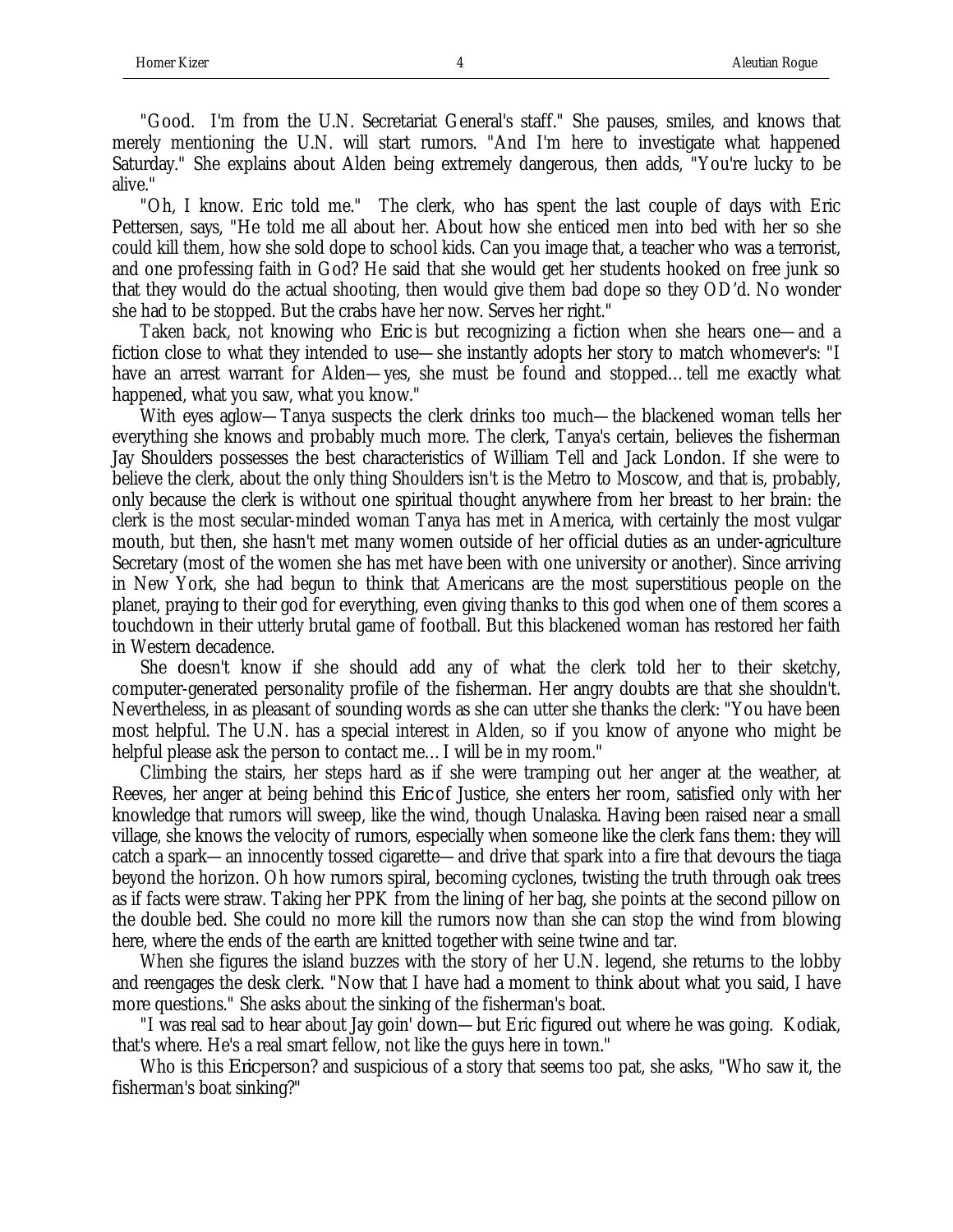"The *American Pride*. They were tryin' to get to town about six Sunday mornin'. Said they spotted the *Coyote* enterin' Akutan Pass and that the Pass was really wild, too wild for even them, and they're big."

"This wasn't repor—"

"Oh they didn't report it until yesterday. Said they would've come forward sooner if they'd known no one was searchin' for survivors. But they were blowin' smoke to coverup gettin' stoned as soon as they offloaded. They really got stoned. But I told all of this to Eric a couple of times."

"If his boat didn't go down, as they reported, how long would it take him to reach Kodiak?" She wonders if she can believe the destination. Perhaps. The clerk seems too simple to deceive anyone but herself.

"Jay used to fish up that way so—I dunno—five days, a week? But he's on the bottom, and that's a shame."

Her first bit of real information. While she had waited at Cold Bay, like everyone else who has and who will wait in Cold Bay, she studied a chart of the Alaska Peninsula that was used as wallpaper to slow the wind that pushed even through the corrugated steel walls. Even steel couldn't stop the wind and the cold, the strength of her homeland, her strength.

 There is nothing west of Unalaska but the naval base at Adak and multiple kilometres of emptiness, where every vessel is as conspicious as a priest in a brothel. So if the fisherman isn't on the bottom, or isn't holed up on the island here, he had to go north along the east side of the Alaska Peninsula, towards Kodiak, past the Fox Islands. He had to go to where people hurdle under the ravages of Capitalism.

She again thanks the clerk: "You've been most helpful. We'll speak again." Then she pivots smartly and returns to her room.

Now, she isn't certain what she should do next. Check with Viktor? The story of the fisherman's boat lost—that seems too easy a means of escape. What would it take for one boat owner to lie for another? A bourgeois promise? Priests lie for one another all the time. If she were chasing the fisherman's soul, she would expect the local priest to shield him. His vessel, thirteen metres, is certainly small when compared to forty, fifty metre craft, but she chased one bandit who, without food or water, crossed the Sea of Okhotsk in a five metre open dory. Desperate hooligans, she learned, become magicians.

While this situation differs from the one she faced in the river deltas near Nikolayevsk when the whole island camp…she wonders if Viktor knows she tracked those bandits without exceeding the camp's quarterly fuel allotment. Even the one who made it to Japan. Her father would have been proud of her; he taught her how to hunt.

Did Shoulders overestimate his ability? The capabilities of his craft? Or underestimate the sea? The clerk believes him to be a myth.

A knock interrupts her speculation. She scowls, checks the chamber of her PPK, and wonders who her rumors have drawn so soon. A fat, city policeman. She lets him in, smiles, and is only surprised by how quickly he has come.

"I'm Chief Closa. What's this I hear about you being with the U.N.?"

She hands him her diplomatic visa. He glances at its official appearance, then returns it. "You said something about having a warrant for the Alden woman?"

"You are very well informed."

"Ahh, her NCIC check don't say nothin' about no warrant outstanding."

She wonders what this fat policeman wants to hear. "The report you have says she's involved with drugs, is that not correct? That she's a top member of a drug smuggling organization. That there're no want-warrants out for her."

"You've read the report."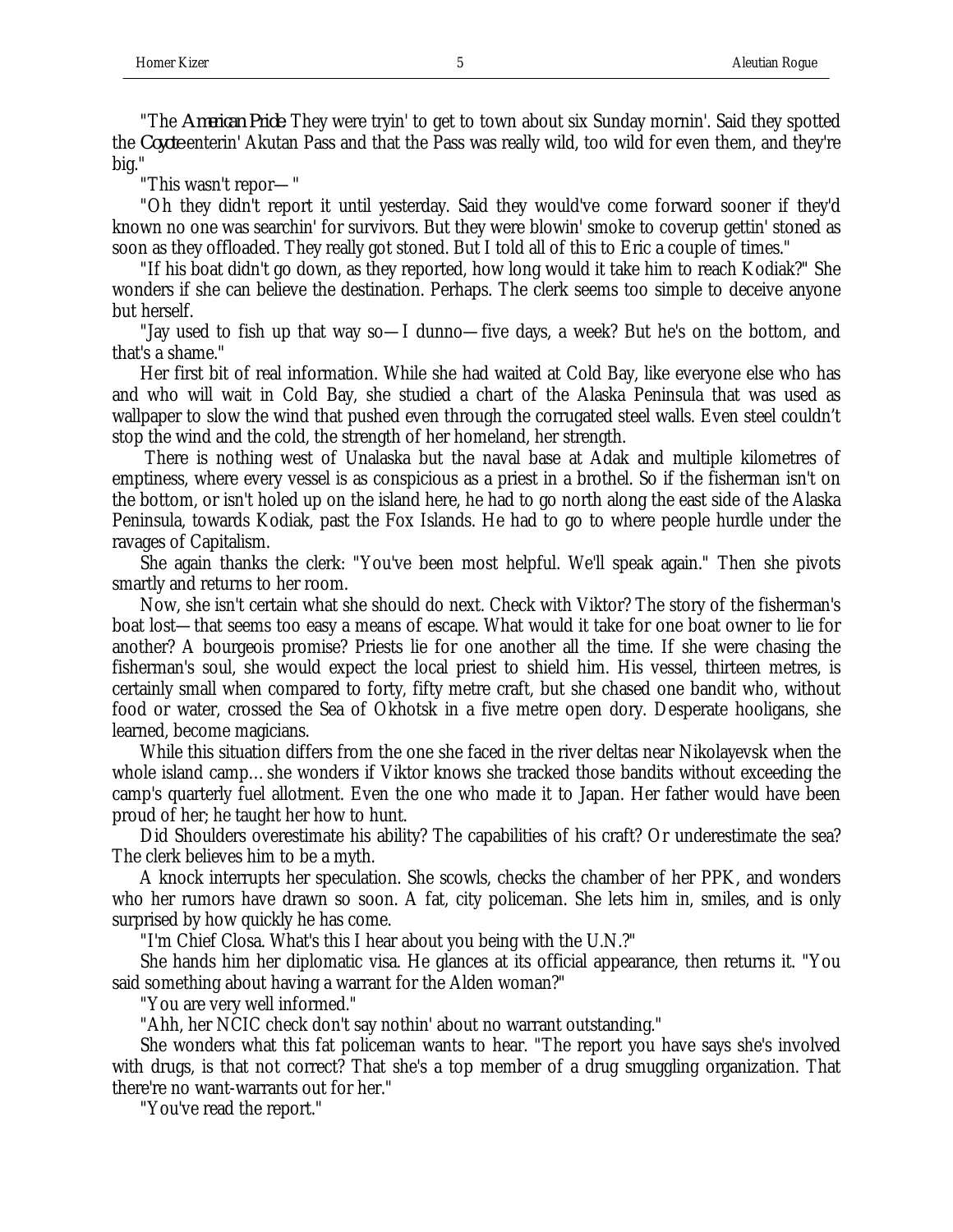"Yes, I have. And that's the information you're supposed to have because of the serious strain it would place on UN-US relations if the Justice Department admitted that they cannot prosecute her because of international interests. That's why I'm here rather than someone from the Justice Department—"

"Oh, they already sent a pinheaded pick out here to cause trouble."

Interrupting, she asks, "Eric?"

"Yeah, I think that was his name…Eric Prickhead. Somethin like that."

"And," she decides to go fishing, "he told you less than the truth?" She sees the policeman smile like a primary school boy with a crush on his teacher.

"I don't have no interest in the Alden woman. She was here just long enough to get herself raped, but Jay's part of the town here. A good guy. And I'm real interested in what happens to him...that federal boy wanted to arrest Jay for murder one, two counts, and that ain't right. So I'll need somethin from you that I can take to a grand jury, somethin to show 'em that, maybe, Jay didn't go along voluntarily, that he was taken hostage, boatnapped so to speak."

"I, ahh," needing a moment to think, she stammers, "don't know the word, *boatnapped*. What does it mean?"

"Means she made him take her in his boat."

"Is it true Catherine Alden is lost at sea?"

Before answering, the chief gives her a queer look that almost says, *I'm going to lie to you.* But he says, "I was surprised and saddened to hear that report. It makes everythin relatin to this case moot."

"I don't think so—and neither do you."

"Don't be too fast there…the Coast Guard will resume their search in a day or two, seeing that the *Hellion* is also missin, but I doubt they'll find anythin."

"What grids, quadrants have they concentrated on?"

"Local—the Pass…now about that somethin."

"Nowhere else? Not closer to Kodiak?"

"I wouldn't know, but that federal prick who was here chartered a flight for Kodiak last night. Somethin about a phone call Friday made from Pacific Pearl's office. But Kodiak's a bit far away for me to worry about."

She couldn't torture more from him, she suspects. Touching his forearm with her free hand, she lightly squeezes thanks. "How many vessels, fishing boats and others, have left since Friday, or maybe Thursday?"

"Wouldn't know, but I can ask around. Couldn't be more than a dozen." He pauses, then volunteers what he knows about Jay's call to Kodiak before asking: "Now about that somethin?"

"I'm sorry. I'd like to help you, but I'm only authorized to verbally relate what information I find necessary to apprehend Alden. You can get this information through your State Department although they might plead ignorant for national security reasons." She sees his disappointment. "Don't look sad. As you said, with the fisherman's boat sinking, all of this is of little consequence."

"So it is. Still, I don't like to see someone's name drug through mud. We all liked Jay here. He wasn't who he pretended to be, being another one of those Vietnam vets that maybe didn't like themselves as much as they ought to, but he kept his nose clean so we never asked who he really was."

"I don't understand."

"It's not important."

"You *are* referring to the fisherman?"

"That federal boywonder who was here ain't really interested in the Alden woman. He wants blood for blood, Jay's blood for his two *special* agents'."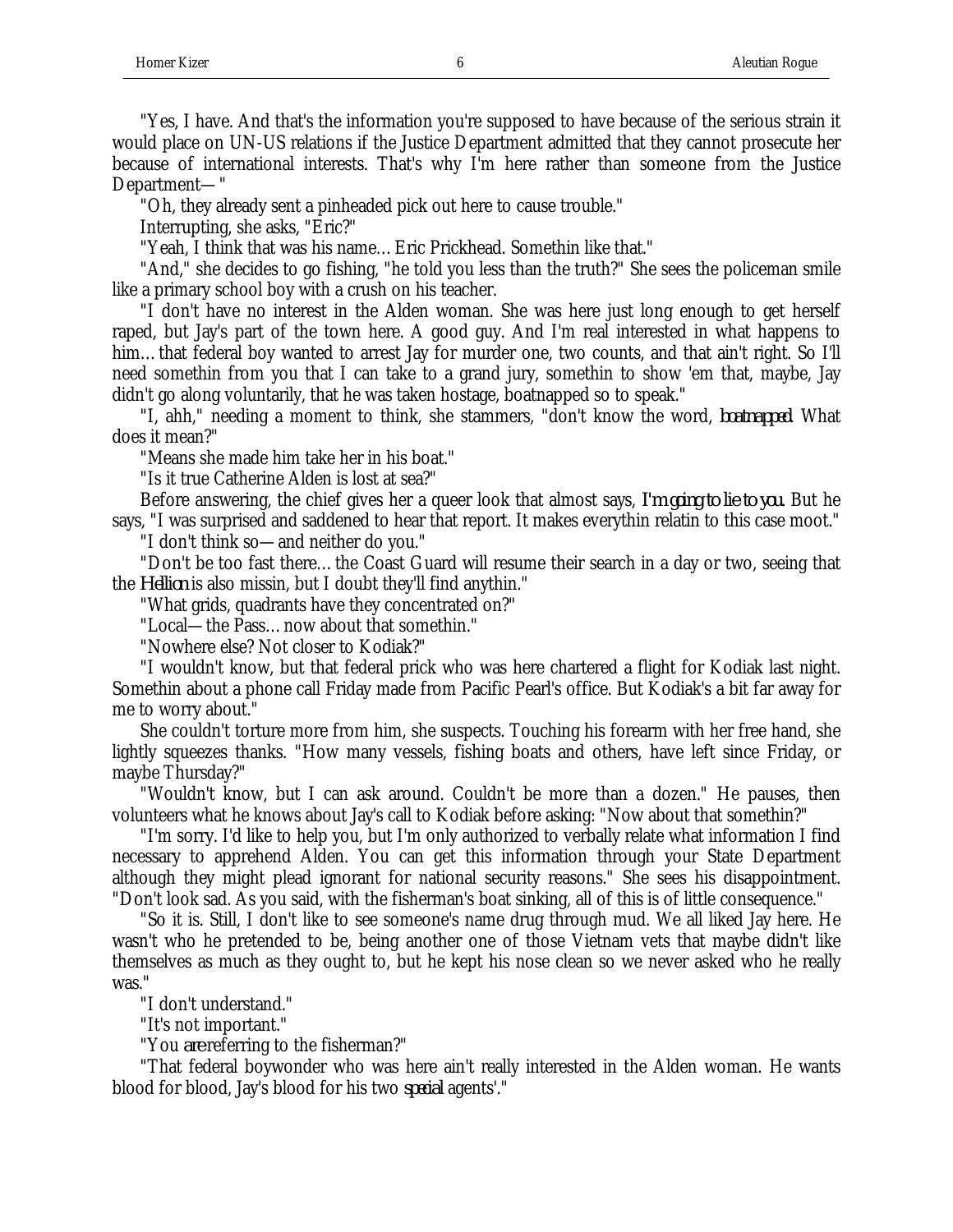"I'm sorry to hear that, but let me assure you that the U.N. has no interest in the fisherman other than he is in danger as long as he remains with Alden." Certain she has now gotten all this fat policeman knows, she gently crowds him out the door as she repeats herself. "We've no interest in anyone but Alden. She's dangerous and must be stopped before she kills again. Now, please excuse me, Chief. I had just entered my room when you arrived." She closes the door in his face.

Only part of a day behind the Justice Department, not good, but not as bad as she had feared. She loves Americans. They will tell everything they know, will sell you the rope to hang themselves.

3.

After showering, Tanya enters the restaurant and scans its interior before taking a booth seat near the door. Except for two waitresses in brown uniforms and a fellow with a scraggily black beard sitting with the waitresses, the upper section is deserted. The roped off, lower section and the adjoining bar are silent. The Inn seems in mourning.

To the waitress wearing a nametag reading *Peggy*, she says, "Tea, please. Very strong." Then raising her voice so she will be overheard, she adds, "I need to speak to anyone who knows what happened Saturday night. Were you on duty?"

The fellow with the untrimmed beard turns, nibbling, but not biting. And Peggy seems to duck answering by asking, "Are you with the police?"

Again loud enough for all to hear, she repeats the story she gave the Inn's desk clerk.

Pointing to the fellow with the untrimmed beard, Peggy says, "Walt, there, can tell you as much as anyone, since he was the first up the stairs after the shots were heard."

"First?" The inflection she had hoped to achieve makes her word an invitation, the sound of her word conveying a concealed promise, her promise, though, as hollow as a priest's promise of heaven after death.

Without waiting, Walt picks up his coffee cup and saunters over to her booth. She smiles.

"I heard you ask what happened."

"Please join me—tell me about Saturday."

Walt begins slowly, telling first about the fresh halibut he brought the Inn and how he quibbled with the cook over how much he should receive for it. She wonders why he tells her about a fish. Then as if hearing her thoughts, he says, "Well, I usually don't fish on Saturday, the Sabbath, but I was hungry, and if it's all right to catch one to eat, then it ought to be okay to sell one and buy dinner. Same thing, don't you think?"

She doesn't know how to answer, or even if she should.

"Aren't you gonna ask what that halibut has to do with all of this? I would've expected you to have asked before now."

"Okay, what?"

"That's more like it. When a fella tells a story, he wants to make sure the other person is listening. If he doesn't put something a little odd in his story, he'll never know."

"I don't have time for—"

"Sure you do. You ain't going anywhere this evening. Hear that wind come up? Ain't gonna be nobody coming or going outta here tonight, maybe not for a couple of days."

"I have to—"

"Naa, that wind's gonna hold you hostage—at least until I finish my story, and sometimes I take days telling about what happened on a particular day. After all, that's what life is, a story about how we got here, wherever here is at the time."

"I don't have," she softens her voice when she hears how hard her words are, "days to listen."

"Suit yourself." Walt picks up his coffee cup and returns to the table where he had been sitting, leaving her alone to wonder if he has anything really useful that he could tell.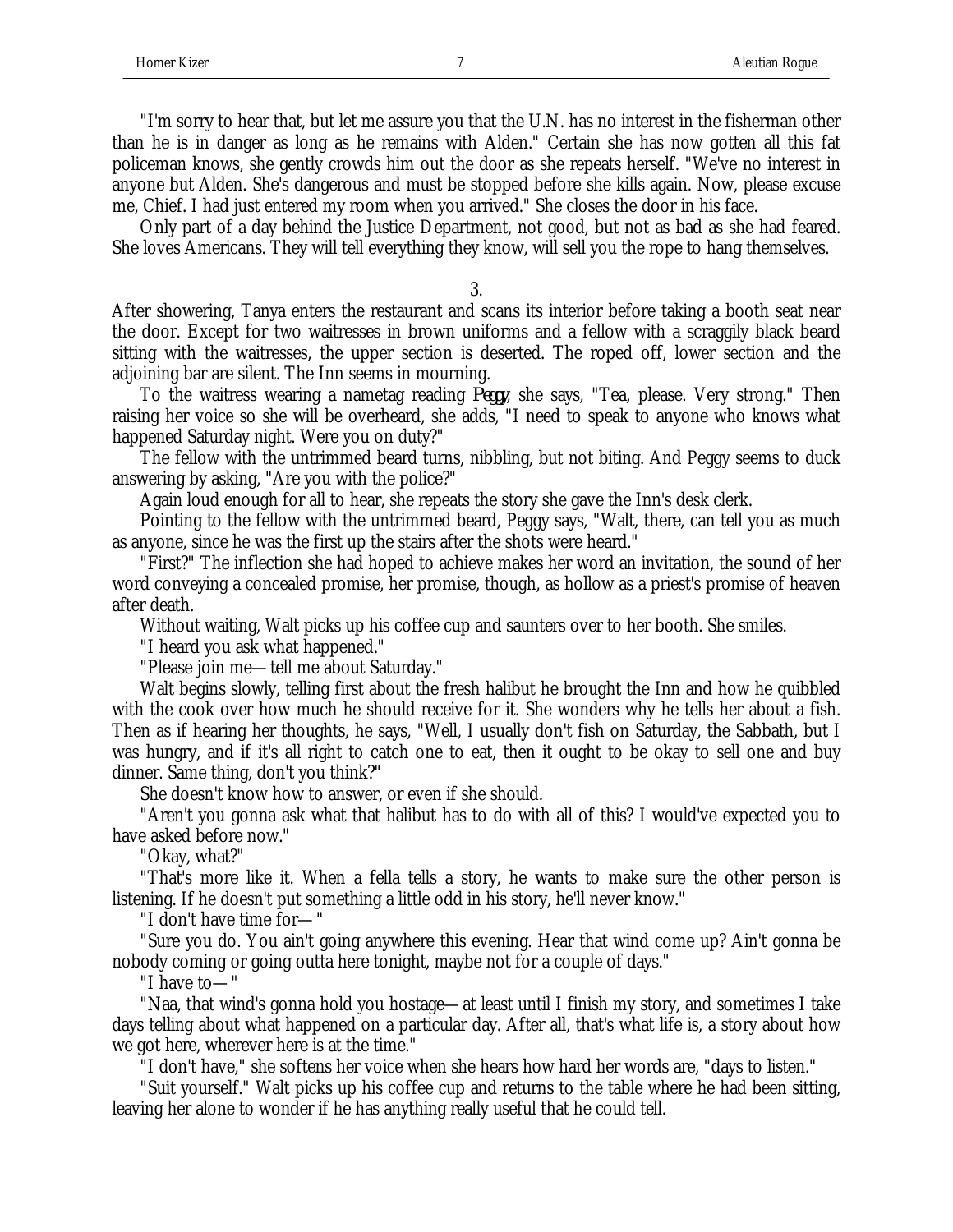By the time she finishes her second cup of tea, she hasn't thought of a better idea than to humor the fellow who was first. No one else has come forward. It's still too early to telephone Viktor, who's handling this proval himself, his feelings being that the fewer officials who know about what has occurred the healthier. So reluctantly, she carries her cup to his table where he seems altogether too satisfied with himself.

She asks, "Maybe you know his friend in Kodiak?"

"The one with a funny nickname? *Little John* for John Littlehaus, German spelling…say, you pronounce Kodiak like my sister does, making the *o* sound like a soft *a*. Reminds me of home."

"Where would that be?"

"You're with the U.N., so you ain't a Yank. You're not Slav, so probably Russian. Been in the Far East, I think, but you're not from there."

Coldly, she says, "Your friend, the fisherman, what is his real name, please." And to herself, softly, she curses him.

"I'll be damned. Don't that beat everything. You are Russian." And in words as gentle as if they were being said to a frightened puppy, he adds, "It takes a long time to quit swearing in your first language."

She doesn't answer. He understands words, but why Russian? Why here? Is he a countryman? another svoi? a sleeper? or a right-wing radical suffering Russophobia?

Despite her legend, she fears to tell him who she is. Yet if he is a sleeper, she dares not deny her Soviet citizenship. While hotel rooms in this country don't usually have ears, everything has a way of getting back to her people. That's why she is in Alaska. Alden's going private was known in New York within minutes of when it happened. And the nearness of Alaska to Siberia makes the state of prime importance for penetration.

She knows of *Article 58s* whose crimes were nothing more than denying their citizenship. They received *quarters* for gambling that the person with whom they were sharing coffee wasn't KGB. They lost their waggers…heads, he's a sleeper; tails, he isn't. If it lands on its edge, he's a radical she swallows the bitterness of fear as she says, "I'm German." Technically, that's true. Her father and grandfather were Volga Germans a very long time ago.

Saying she is German leaves a bad taste in her mouth, one the tea doesn't wash away. So again, to herself she curses him, making sure that her words are not uttered.

"So I'm a bastard, huh? And you're a German?"

Never before has she claimed her German heritage, has she denied being Russian. In fact, while growing up, she repeatedly denied being German. And how did he know she called him a bastard? That wasn't what she said before. She shudders thinking he might be able to perceive her thoughts.

"How come you deny being Russian? Your accent is all mixed up, like you have lived all over and right now you'd like to escape to some mountains." He pauses as he strokes his beard, his eyes locked onto hers as if he sees through her.

Still, she says nothing.

"Just curious. My father's an Old-Believer. Lives in the Village on the Kenai."

He isn't, she notices, wearing the colorful tunic of an Old-Believer; plus he is eating and drinking with nonBelievers. But he has the untrimmed beard of those ignorant, superstitious, human fossils.

"They may be ignorant, and maybe superstitious, but when my father doubled a length of rope, he wasn't a fossil…name's Kasatkin, Walter Barnabus Kasatkin, Walt to you."

Walt, not Walter, anglicized sonofabitch. But maybe she should be thankful that he is one of *them* and not a sleeper.

"So I'm a sonnabitch as well as a bastard? What else do you want to call me? You might as well say it. I'll hear it whether you do or don't."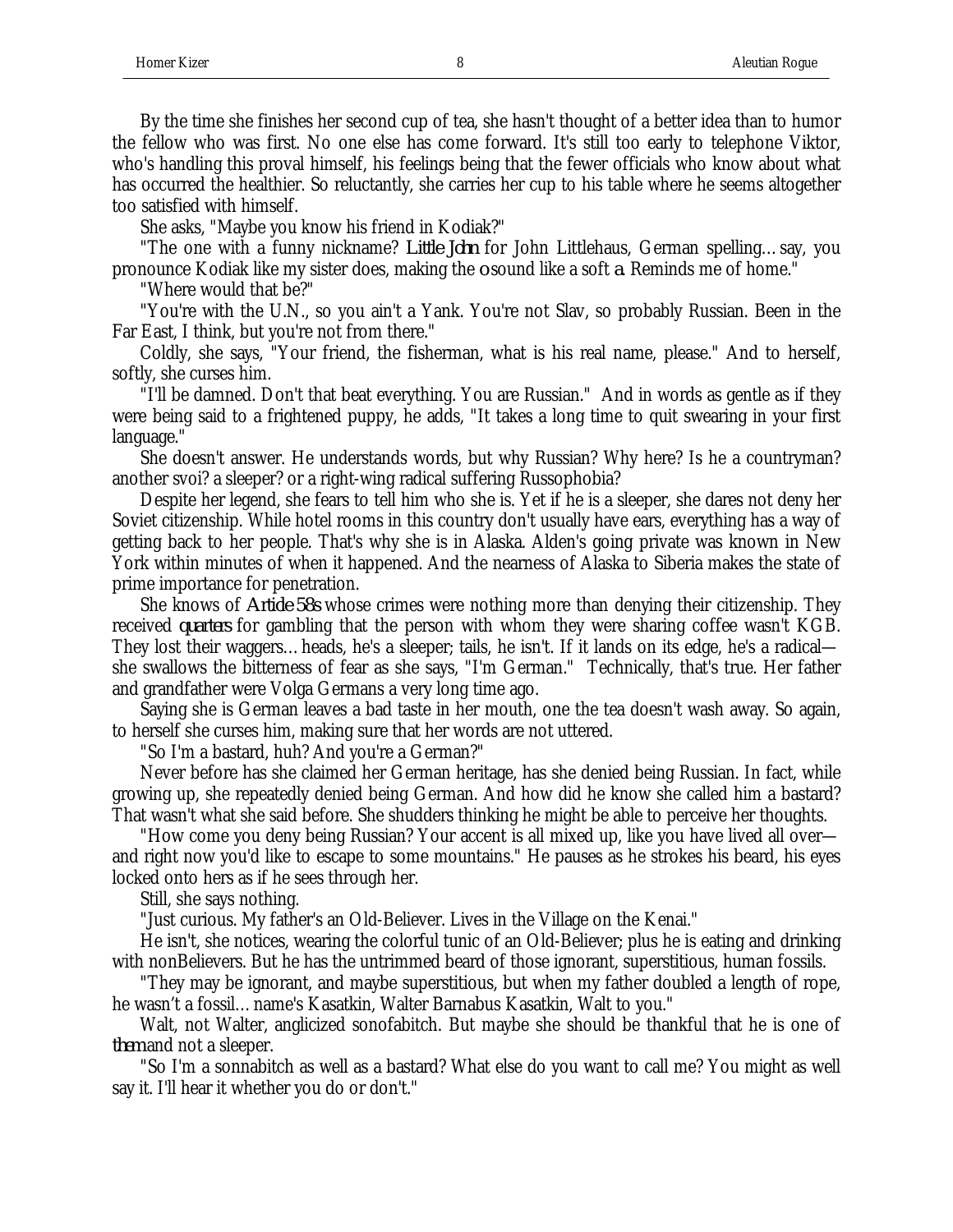At the moment his words make no sense to her. They mean something, but their objects have divorce their icons…as if she's suddenly propelled into the home of an Old Believer, all she sees is an painted icon on a corner shelf a little more than head high and right where a person cannot miss it when the person enters through the front door. It's blue and gold, white. She can't make out the other colors.

Trying to ignore the image of the painted, corner icon in the decorated livingroom with its Christmas-tree look (the image floods her mind with light until all of her thoughts are as undiscernible as over-exposed film), she coolly considers what she should say. But no words come. Without their icons, the words that form her thoughts bubble below her consciousness as if they were cooking porridge, watery corn meal mush imported from America.

Somewhere in that iron pot of bubbling mush is the question of just how badly does she need what he knows.

"I crewed with Jay Shoulders the past three summers. We got to know each other fairly well…you know he's Indian, a damn Rogue from Siletz, Oregon, but I don't know that he's not who he claims to be."

No, she didn't know that he was an Indian, nor know where he was from. Their personality profile of the fisherman is sketchy at best. If Walt, here, has worked for Shoulders for three seasons, he should know the fisherman better than anyone. And while some light conversation might loosen his tongue, she can't seem to find the words necessary to break her silence.

"It's not true about you being German, is it?" Walt pours himself another cup of coffee. "As thin as this is, I don't know why they bother using grounds…you know, I'm not someone you ought to lie to."

What is a lie? the truth? Can anyone, she wonders, really know? And if the person could recognize the difference, could the person tell the truth? She doubts it.

"It'd be kinda interesting if your nose grew every time you told a lie. Wouldn't be too long before you'd know when you did. Truth would be easy it recognize. It's all of those things that don't make your nose grow. But," he sips his coffee, frowns as he looks into his cup, "I can see the bottom. This coffee's a damn lie."

She inhales a long breath, slowly exhales, then says, "I went to a boarding school in Novosibirsk."

"How about that. My grandfather lived farther down the Ob, about where the Irtysh joins it."

No, conversation with him will not do. Finishing her tea, she rises to leave. She has work to do, and trading family histories will not get it done. And she would tell him so if she could get the words out of her mouth. She can't; so she just goes.

On her way out of the restaurant, she stops in the lobby, and now able to find words, she asks the black-haired clerk, "How do I make a long distance call from my room?"

"There are no outsides lines to the rooms so you can't. You gotta use the pay phones in the entryway."

She almost snaps, *How backwards can you be*, but catches herself in time. Instead, hoping to show the folly of no long-distance lines to the rooms, she asks for sixty dollars of quarters. But apparently thinking nothing of her request, the clerk hands her six rolls of coins. She frostily thanks the clerk, then proceeds to call New York from the phone nearest the outer door of the entryway. She would have Peter make the call, but the svoi must work his scheduled swing shift to keep his cover. Besides, she doesn't think much of him. In a couple of hours, she has gotten more than he has since the shooting.

Her pocket scrambler speaks to the scrambler in the Glen Cove house, but before she can ask for a computer projected ETA for Shoulders' vessel to reach Kodiak, considering weather and routes that minimize detection, a scroungy young man uses the other phone. The pay phone is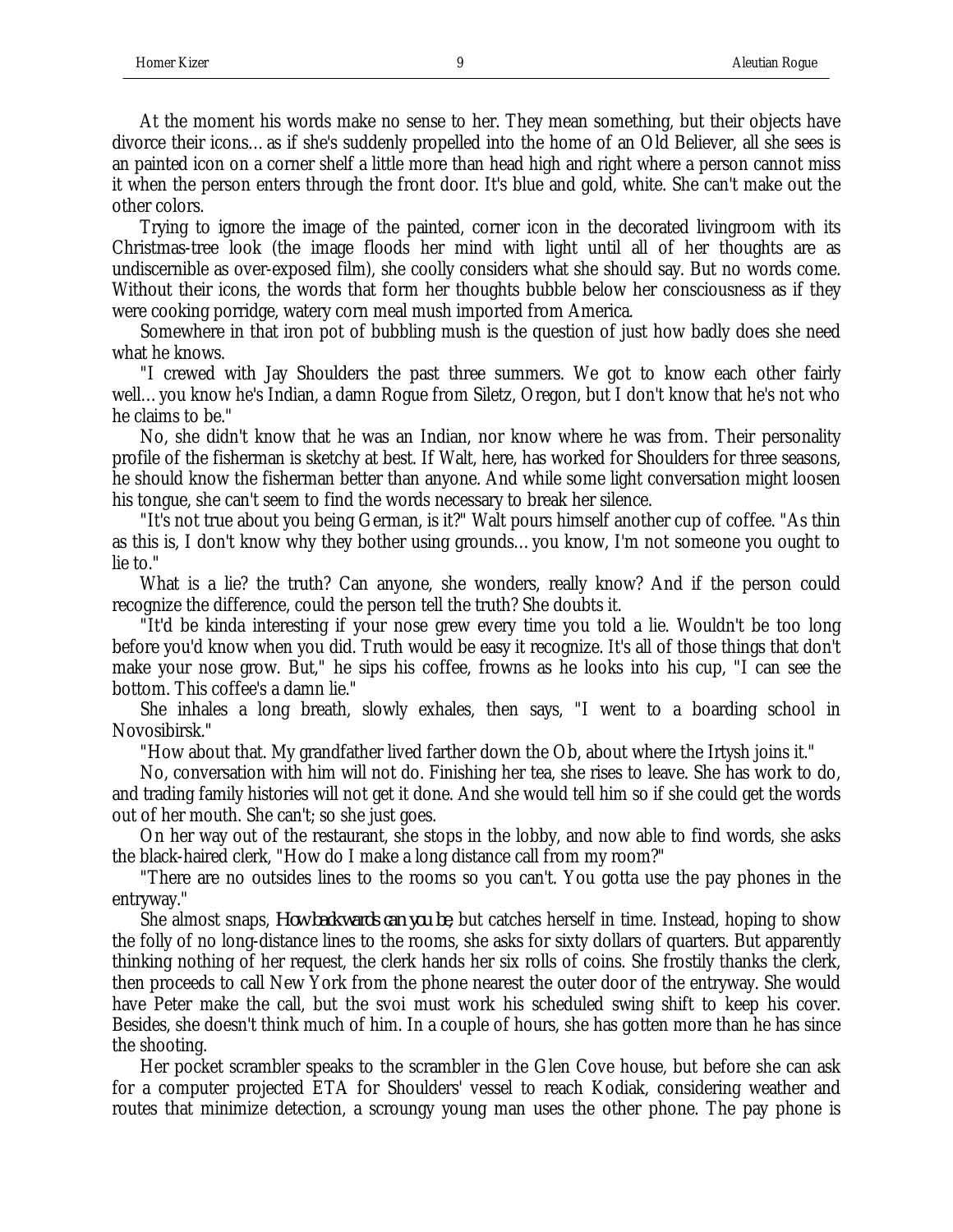inconvenient as hell, and she wonders if life in Alaska is like life in Siberia, and she wonders why she still sees the image of the icon in that livingroom as clearly as if she were staring directly at it.

Returning to her room, she lies on her bed, staring at the ceiling, impatiently waiting for rumors of her being from the U.N. to spread. She can almost feel the tension mounting, almost hear the whispered words being quickly repeated. People differ little in how boldly they covet, gossip, murder one another. And her thoughts briefly linger on Walter before again seeing that icon, blurry in the whiteness of the light surrounding it. She shouldn't be surprised to find the son of Old-Believers in Alaska, living so close to the Motherland, yet so far. Superstition, candles, old women's prayers for the dead, statues, icons—these things have no place in the Revolution. But what does surprise her, though, is the intensity of the light that surrounds the corner icon that truly dominates all of her thoughts.

Her blinded thoughts drift towards images of Alden: she doubts the story of Alden being lost at sea, but her mind sees crabs tearing the flesh from Alden's bones. Hundreds of crab pinchers tugging on decaying flesh, waving pincherfuls around before reaching under their shells to stuff their mouths. The sight of so many crabs feeding on Alden is revolting, but she can't look away, the scene lit by the light coming from that corner icon.

As she watches the crabs finish cleaning Alden's beautiful bones, she sees Shoulders walking across the sea. She knows it's him even though she sees only a faceless fisherman walking on water. She opens her eyes, sits up, wads her pillow. But when she lies back down, she sees him walking away from her, and in his hands is something, a spike, white. An ivory tusk. He is not dead. She knows he isn't. And just then he turns and motions to her with the tusk, now bloody, the drops falling into the sea, staining the water, the clouds crimson, the color fading into a sunset.

The fisherman knows where the ivory is, she is certain of that. He will be a worthy adversary. An Indian. And she wants the satisfaction of tracking him down. The ultimate challenge. One on one. An armed, intelligent man; a Native American.

Two hours have passed when she rises from the bed, straightens her skirt, and leaves the room to question those who might clarify still cloudy aspects of Alden's disappearance. She has learned how to ignore that blinding icon, which has become as annoying as a toothache. She still sees it, but she doesn't.

Her first stop is UniSea's bar where she asks, "How many boats, large and small, have left here since Thursday?"

"Maybe a dozen." The bartender names the fishing vessels that left for Seattle Monday before saying: "Only the *Amumali* and the *Northfjord* before the weekend. *Amumali* for Akutan. *Northfjord* for Kodiak."

Why, she asks herself, couldn't Peter have gotten this information. It is so damn easy.

She leaves a tip and her beer, and heads for Pacific Pearl Seafoods, the cannery from where the call originated that sent *Eric* scurrying to Kodiak. The cannery is close so she decides to walk. And as she steps from the Inn, she feels the wind tug at her shirt and jacket. Mud has risen to the surface of the gravel road, and clings to the leather soles of her boots, bought in New York because she liked how they looked. The boots she needs here, though, are the ones she had in Novosibirsk. The real rubber ones.

Novosibirsk, she hasn't thought about the city for a long time. Five years maybe. Damn him anyhow. Him and the damn icon, bright as the sun. And she catches herself wondering if his grandfather was one of the Old-Believers who fled the Tsar, then the Chinese, or one that the Bolsheviks expelled, not that it makes any difference to her.

Her wet feet feel good in a way. Honest perhaps. Mud clinging to boots. Cold Bay, Unalaska both have weather with more character than can be found in the flocks of gray-suited sheep grazing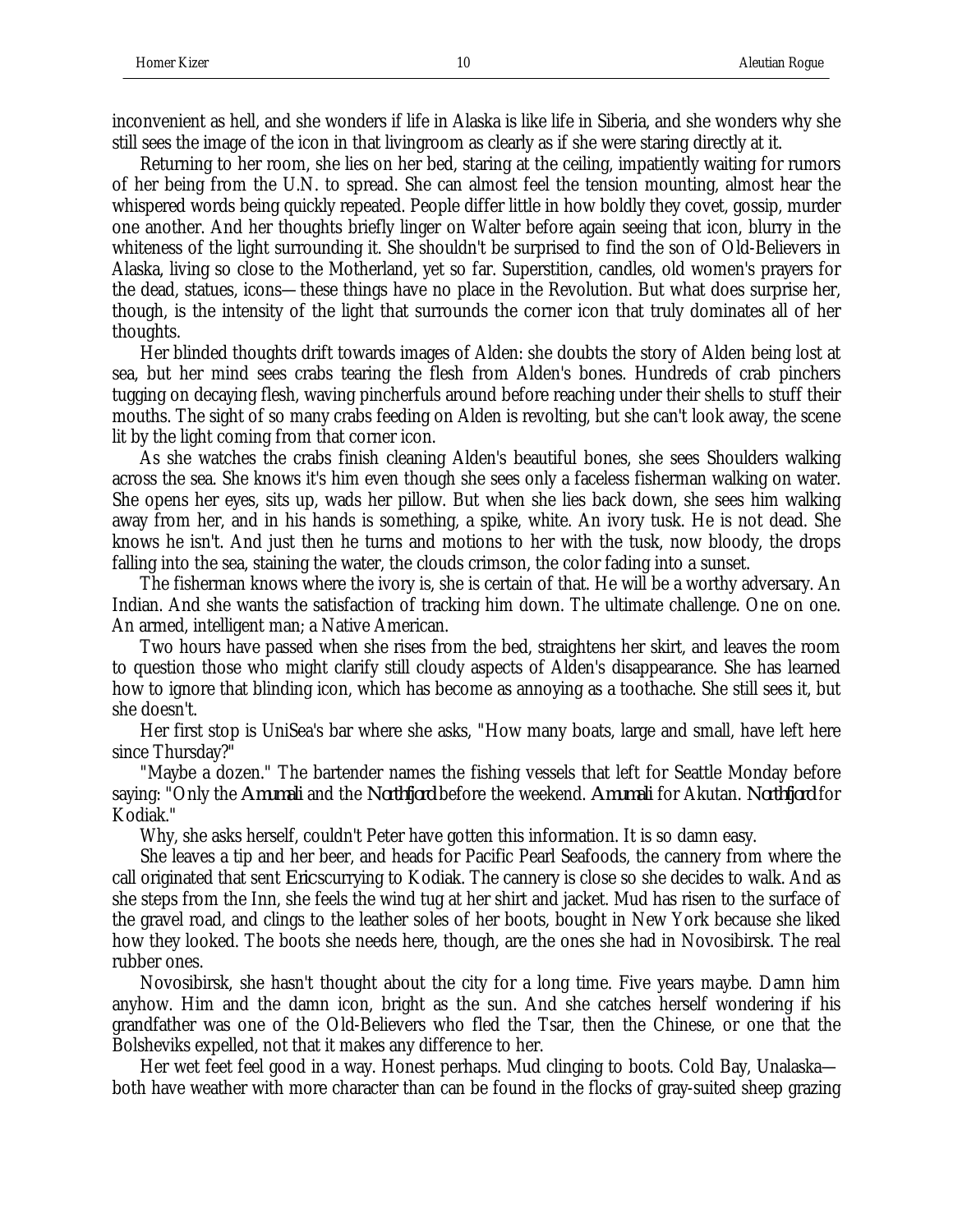alongside the brick and asphalt thoroughfares flowing between canyon walls of concrete and glass in Manhattan, the sheep pretending to be men, each armed with a knife with which he sheers himself.

Following the arrows pointing to Pearl's office, she ascends the outside stairs, pauses on the top landing to dispel thoughts of Novosibirsk, then enters and meets Marge who tells her everything without further prompting. She jots a note or two as she listens, thanks Marge, and returns to the pay phone where she separates Canadian quarters from US coins, both rolled together.

She knows now that the woman drug dealer was to have been met by *Little John*, however his name is spelled. The dealer left, she is certain, on the *Northfjord*, and the dealer still has their ivory.

Again by scrambler, she learns that Shoulders' estimated time of arrival in Kodiak is today. She returns the receiver to its hook. Viktor will arrange a charter for her; she is to remain in the Inn until they call her with details. And frustration causes her to jam the scrambler into her bag without putting it into its case.

Knowing that with a flight out of here she could end all of this today, that the mobile squad isn't needed; believing that the dealer cached their ivory in the hold of the fisherman's vessel, that the fisherman is not an innocent, that Alden went with him and is, probably, directing operations, she only needs the weather to cooperate for her to eliminate Alden, the fisherman, the dealer. Svois can then load the ivory in a container. The Americans will ship that container to Hong Kong, and the Revolution will receive the hard currency needed to buy the rope with which to hang Capitalism. Viktor will be happy. Her reputation, which really is of little importance to her, will be secure, and then, maybe then, she can return to her beloved mountains, to her horses, to the child she never was. All she needs is for the wind to sleep.

But until the wind eases, no flights will arrive here. She is, indeed, held hostage by the weather. She is, as her grandfather would say, an amanat of the wind.

She stares at the pay phone, waiting for it to ring, hoping for it to ring.

But it doesn't ring. Not in a minute. Not in ten minutes.

With nothing to do, no TV, no radio in her room, nothing to read, she might as well wait in the restaurant, where Walter again sits at the table with the waitresses. She sees him before he sees her; so she tries to sneak into the lower section. But a waitress hollers, "That section's closed until five." The other waitress and Walter turn to stare. Now she's faced with the choice of acknowledging him and answering his inevitable questions or returning to her empty room—her choice wouldn't be terribly difficult if not for that icon, which still annoys her. So despite her strong desire to flee to a room, where, she's certain, she'll again see the images of crabs devouring Alden as if the images are omens portending reality, she has read Moscow Center's manual on developing Americans. What the Revolution needs are additional Americans who will work for world peace by ending Capitalism's exploitation of workers, her thought guilty of sloganism, but she knows of no better way to phrase what she must do and she isn't above using any of the techniques Moscow Center recommends regardless of how personally distasteful they might be. She is a daughter of the Revolution. Her likes and dislikes are really of no importance.

She wonders why he doesn't have anything to do but drink coffee as she strides towards him and sits at the table behind the employees'.

He doesn't wait for an invitation: with his cup in hand, he joins her. "What's Novosibirsk like? Dad and Grandpa would only talk about it when they were alone."

Is he interested in the land, the people, the heritage of his family, or, she wonders, in just spending the night with her? She folds her hands and selectively remembers aloud what the city looks like. And the distant steppes. At first, she talks to his chest. But after a few minutes, she raises her eyes and studies his beard, seeing in his beard Russia's lost generation, most of whom have been drowned in vodka. Finally, her gaze meets his as she describes the three thousand metres high Altai Mountains to the south, the mountains of her dreams, and the Sayan Mountains to the east of the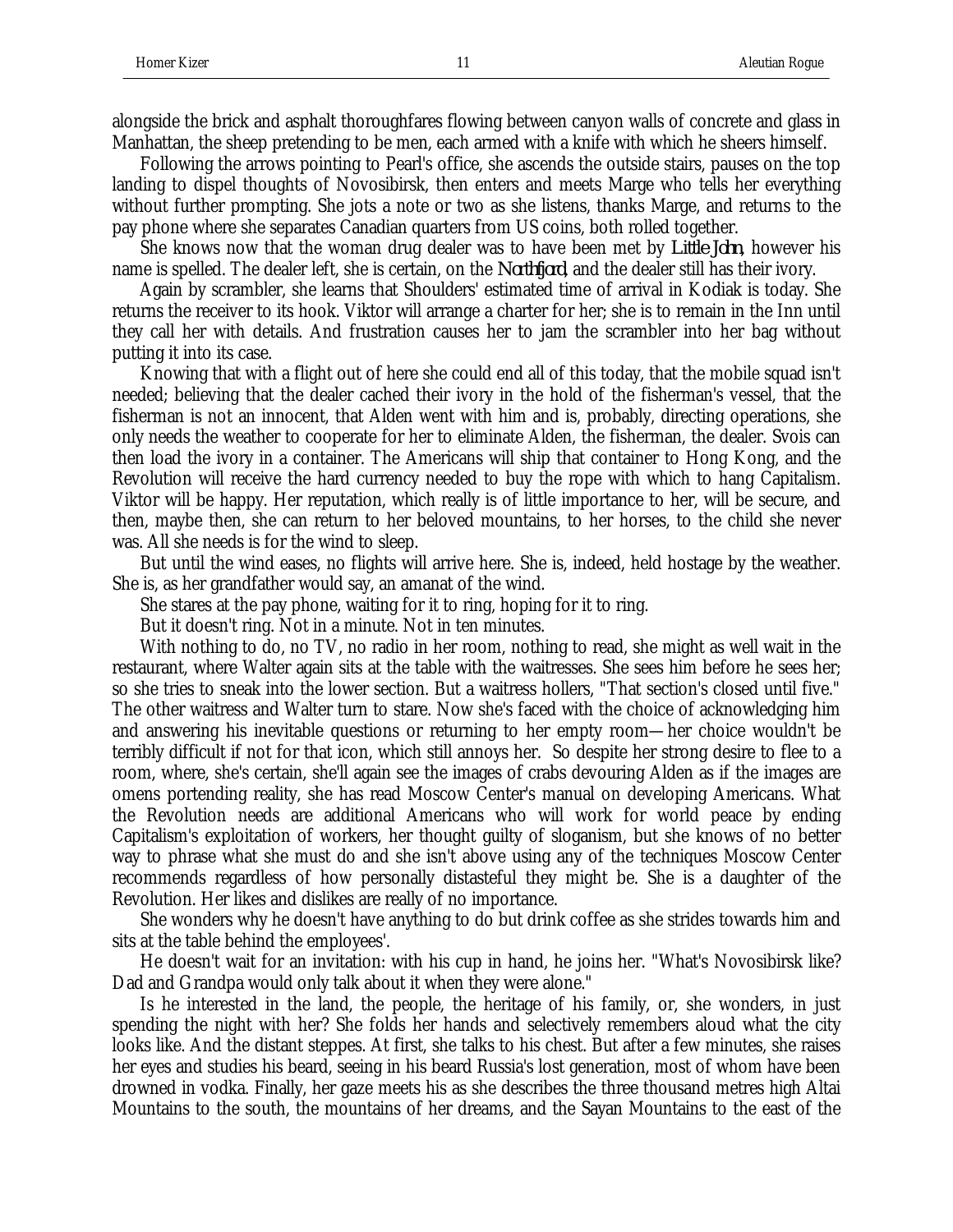sprawling, gray-brown city. She describes rows of poplars turning green in the spring, green blades of wheat poking through a late snow, swaying seas of yellow and blue flowers. He listens without interrupting as she speaks for half an hour in lowered voice. She tells him about the development of the city and the dam, about the equality the Party brought to Soviet society, about the strides being made in agriculture and education. She talks about the smell and feel of the soil, the strength of the people, the beauty of mares foaling in the spring. She even describes a secret hollow north of the city, and her grandfather, and a dog she once had. His eyes show understanding, which pleases her as she sips lukewarm tea before insisting that he tell her more about Shoulders.

He reaches across the table, lays the fingers of his right hand on her forearm, their tips resting lightly just above her wrist. After a stretched moment that seems several minutes in duration, he says, "I saw something in your description of the Altai. It's not real clear. Something like genetically inherited memory. But your mountains, they look like Eastern Oregon, Idaho, Washington, the Wallowa Mountains, the land of the Nez Perce Indians, an area I'm pretty fond of—and the horse you had was spotted. White, black spots on its rump, little spots, the spots extending forward almost to the front shoulders. An Appaloosa. Only it didn't come from the Nez Perce."

When he mentions her horse, Sazhen, she quickly pulls her arm away so he can't touch her. She said nothing that she can recall about having a horse or about the color of Sazhen.

"Don't be so afraid. You aren't in the Motherland. Tables here don't have ears—and I'm not gonna tell anyone about you having a horse, one not owned by your collective farm." He leans back, arcs his spine backwards, bending from the small of his back, stretches, then says, "These chairs and this waiting is killing my back."

Peggy sits, lights a cigarette, then to Tanya says, "Don't let him spook you. He likes guessing what you're thinking, then telling you that he read your thoughts. Don't believe him. None of us do."

"A prophet is without honor—"

"Prophet?" Peggy snorts, "my ass! You were just around that Ivan Chickenof too long—and when you see him again, tell him he still owes the bar forty-three dollars for that broken stool. Sally was asking about him last week."

To Tanya, Walt says, "Ignore the help," as he pours himself coffee from the insulated pot that Peggy keeps filled. "And it doesn't hurt my feeling any to know that Communism produces cheaters. Every type of legalism does if the restrictions don't come from within the person, the reason why under the New Covenant the Law is written on hearts."

"Right, like how," Peggy asks, "do you get off telling any of us how to live? What about last summer?"

"To everything there is a season…even sin."

"So that's what it was?"

Looking Peggy directly in her eyes, he says, his voice lowered, "It is a sin that you still have a boyfriend in Spokane—yes indeed, a sin."

"Well, I almost didn't. And I'm not gonna fall for that line again, *Redeem the time because it is short*. What the hell was I drinking anyway?"

"Broaga. It'll make the road jump right out from underneath yuh."

"It was damn smooth that I know—too damn smooth. I don't even remember what happened other than I woke up in your bed, and that's not gonna happen again. Ever!"

Again to Tanya, Walt turns and asks, "Why seven? Your horse, why the number? It wasn't born with seven feet so I don't understand the connection."

"Nor I your question." If he is guessing her thoughts as the waitress said he does, he makes very good guesses, too good. She suspects he is clairvoyant, a field of study in which Soviet scientists are years ahead of their American counterparts.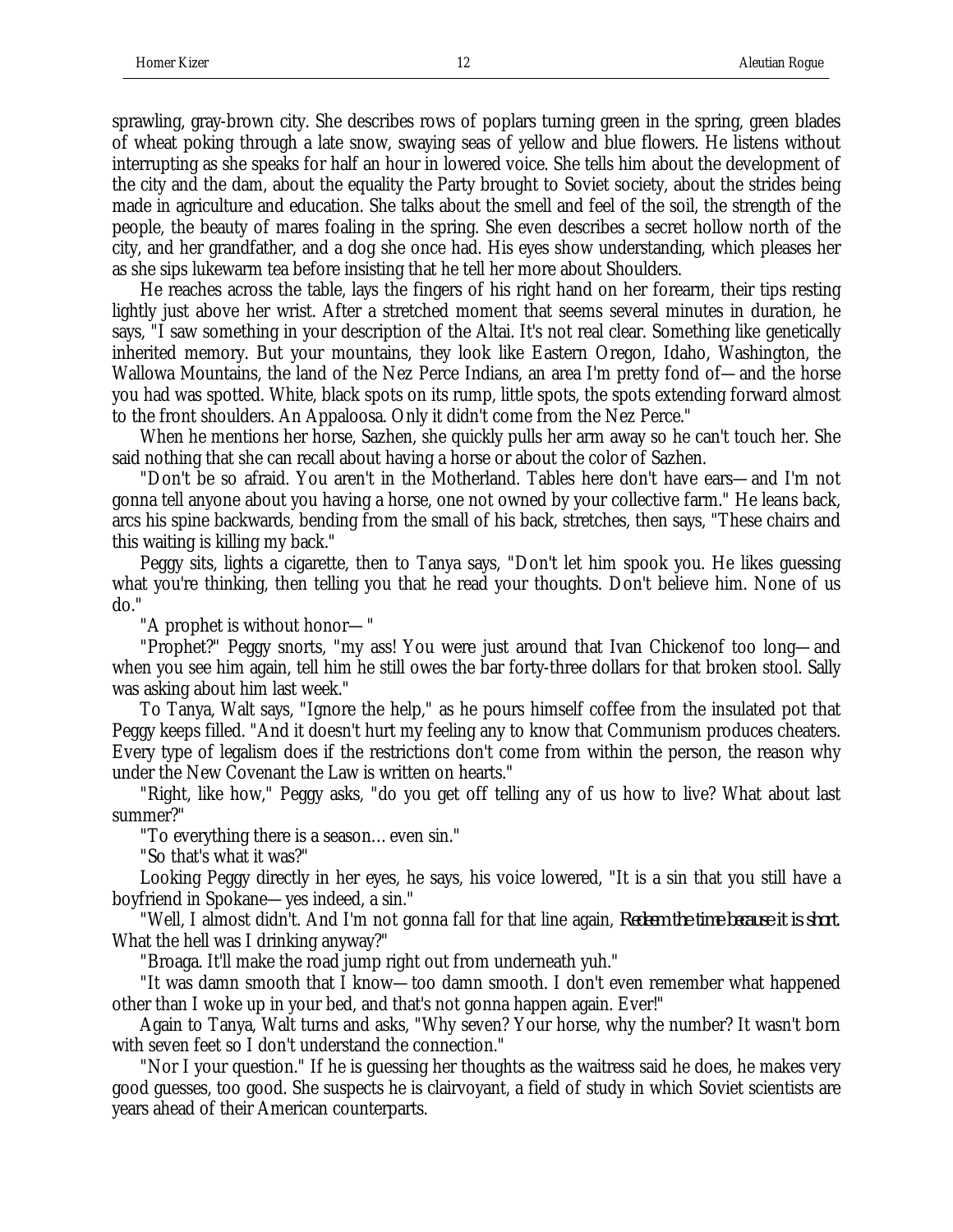If he is genuinely clairvoyant, he needs to be returned to the Motherland for the benefit of the Revolution—and maybe she needs a glass of broaga to make tolerable the taste of what she will have to swallow. But first, she must ask, "What do you do that allows you to drink coffee all day?"

"I have a ranch. On Akutan. Nothing to speak of now. A few cows on a volcano. That's all…but that mountain's really alive, really is, its spirits powerful in Aleut tradition—and those spirits give me all the geothermal heat I need for hydroponics." He tells about his plans for growing salad vegetables yearround. "The market is here. Order dinner and you'll see what I mean."

"That doesn't explain why you can drink coffee here."

"Ahh, I been in town five days waiting for a shipment of eggs."

"Eggs?"

"Yeah, hatching eggs. Six hundred of 'em. You can't fly day-old chicks in here. Hell, Reeve's can't even guarantee getting us a letter from Anchorage in three days. And it'd cost too much to freight in adult birds. So if I'm gonna get into the egg business—I didn't mention that I was, did I?…I'm gonna have to hatch the hens, my laying flock."

Before she can further explore his capitalism, she sees the bartender, who has stepped into the restaurant, motioning to her.

"I believe I have a call." She excuses herself and hurries to the front desk. A charter has been arranged, but because of the wind and because the strip is unlit, it will be sunrise before the Cessna 440 arrives.

"That will put me a full day behind Justice."

"Use your time to develop your man there, if possible. But if he is clairvoyant, be very careful. No clairvoyant can ever be trusted."

She returns to find Walter where she left him. Other than his coffee cup being almost empty when it had been full, he seems not to have moved. If he, as a farmer, is married to his land, he is having an adulterous affair with the Inn. She wouldn't mind living on a farm in her beloved Altais and having an affair with Moscow, but such things are impossible. Agriculture, though, is her first love. She truly is an agricultural specialist, one who comprehends the potential of the Aleutians.

As she settles into her chair, she is surprised to hear Walt address her in archaic Russian. She tries to stop him before they are overheard by the waitresses, but he doesn't seem to care if he is overheard. And apparently the waitresses don't care what he speaks. They seem unable to tell the difference between Norwegian and Russian.

What she really needs is more data about the fisherman—

"What do you want to know about Jay? If he's on the bottom, starfish bait? You know he isn't." "What he's like?"

"Indian quiet most of the time. Not always though. He is a Rogue, and that whole culture has a mean streak in them when provoked…he can kill you from a thousand yards if you look like a North Vietnamese."

"A sniper, then?"

"He won't talk about what he did, but I know he lost his soul before he came here. He's hollow inside, hurting till he doesn't feel it anymore…like you are."

Walter is dangerous. How is she to recruit him? He will be like taking a adder to bed. But he just gave her more about the fisherman than anyone else has. She must press him, though, for more yet: "You have your farm when you're not fishing. What does he have?"

"Nothing that I know of. He's a damn good fisherman." Walt looks towards the kitchen to see if Peggy is on her way back. When he doesn't see her, he says, "It's hard to know what Jay's thinking. His thoughts were always encapsulated by a fog so thick you'd think he was a fox, or a coyote. He'd reach up and tug on his beard, and his thoughts would disappear right in front of you, Indian magic-like."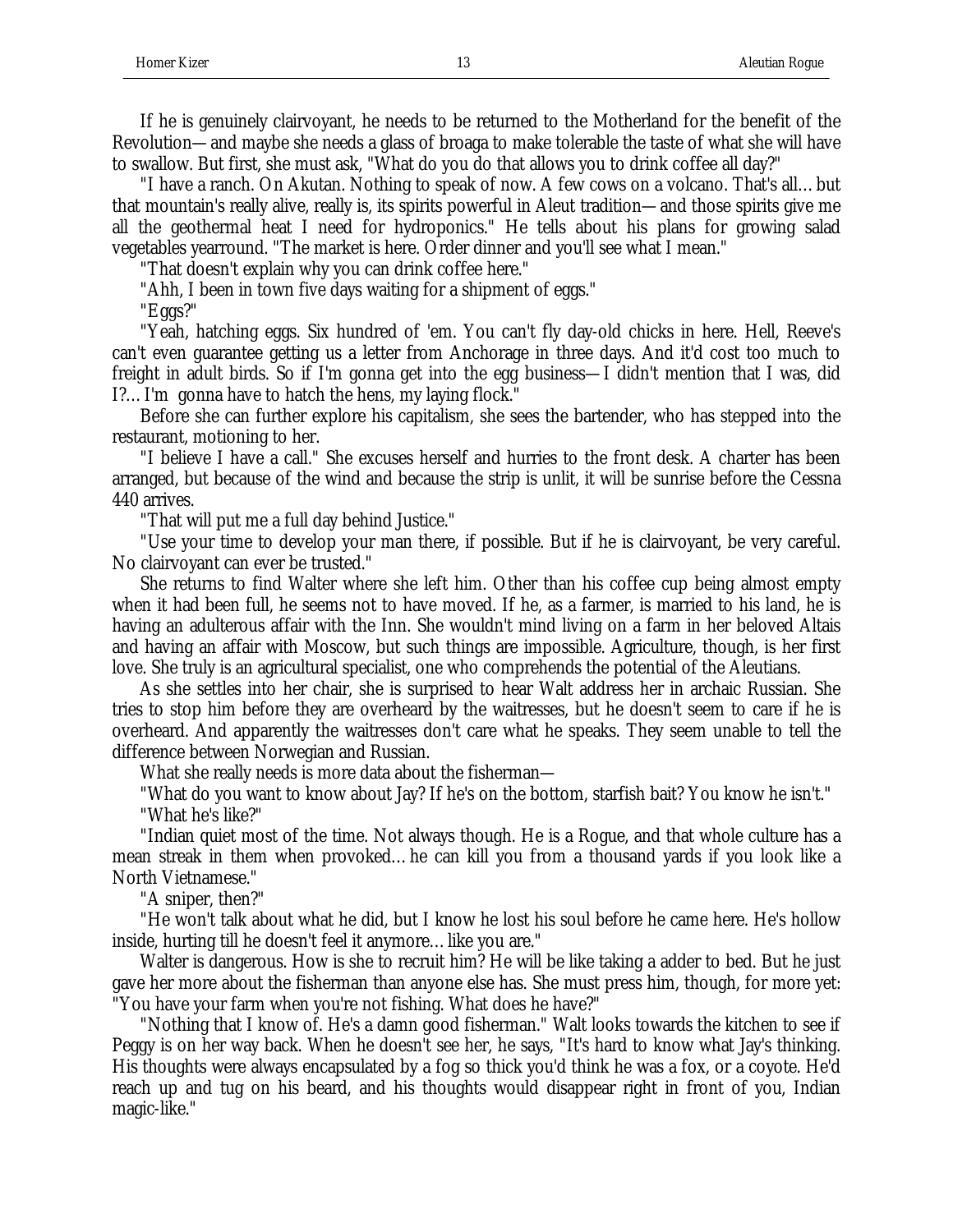"You're not making sense…how's his seamanship?"

"Good. He knows how to read both water and weather. Actually, he's real good. And think about what I just told you before you go after him. You won't come back unless he lets yuh."

"He's really of no interest to the U.N. other than he has been incorporated by the Alden women into her escape plans."

"Didn't look that way to me. Hell, he was lugging her down the hall, the stairs, and past the crabpots like she was a pumpkin he had to get home before midnight."

"You make no sense when you speak. Why do you use such—" She pauses. With her fingers outstretched, her hands open and about a foot apart, she twists her hands as if she were holding a soccer ball and inspecting it from all positions. "Your expressions, are they how you talk all the time?"

"Look, I'm trying to tell you something you don't want to hear. Forget Jay. Let him sleep out there off Priest Rock. Don't wake him up…unless you don't ever want to see your Altai Mountains again."

"What do you think of his boat sinking?"

"And I'm really not making any sense to you, am I?" He sees Peggy coming to sit down, and he reaches over and slides Peggy's chair back an additional inch as she lowers herself—not enough back to cause her to fall but enough to make her think that he has pulled her chair out from under her. A juvenile trick, but one he couldn't resist. "Careful there," he tells the waitress, "or I'll think you've been drinking more broaga."

"And I'll have Sally throw you outta here. Then who'll serve you coffee?"

"I could always go over to the Elbow Room."

"Their coffee isn't drinkable, and you know it."

"Well, there's Stormy's—"

"And you can't afford theirs so be nice, if you can be."

Returning his attention to Tanya, he says, "There are witnesses who saw him go down."

"They didn't see him go down. They saw him disappear off their radar screen, if they can be believed, and I don't think they can be—nor do you."

"Explain his boat disappearing from radar."

"Stick a sea between you and them, get in the trough and stay in it until you're behind a rock."

"Yeah, that'd work. Sounds like you've done it…you know the *Coyote* is painted gray with black trim for a reason."

"What reason would that be?"

"So we could fish a little tight to stream markers. You know, Jay has a beach seine permit for area M, in addition to his longline permits. There aren't many of those beach permits."

"I'm not familiar with how you fish."

"If you have time, I'll give you a crash course."

"I would rather know for sure if your friend went down."

"That's an answer already within you. Your vision of him. You had one, didn't you?"

She is now certain she is dealing with a clairvoyant. But why here? why now? why so far from her beloved mountains? Can he see into the future as well as comprehend her thoughts? He has warned her not to go after the fisherman. Does he know what will happen when she catches up with Alden and the fisherman? Is knowing even possible? Has time here, where the ends of the earth are tied together, been folded into a warp so that the future and the past appear as the present? Can, under Capitalism, a metaphor about being at the end of the word lose it metaphoricalness? or is even the sound of this thought capable of existing as one leg of a tripod supporting reality?

"I agree." Walt twists on his chair so he can see the entryway into the bar.

"About what?"